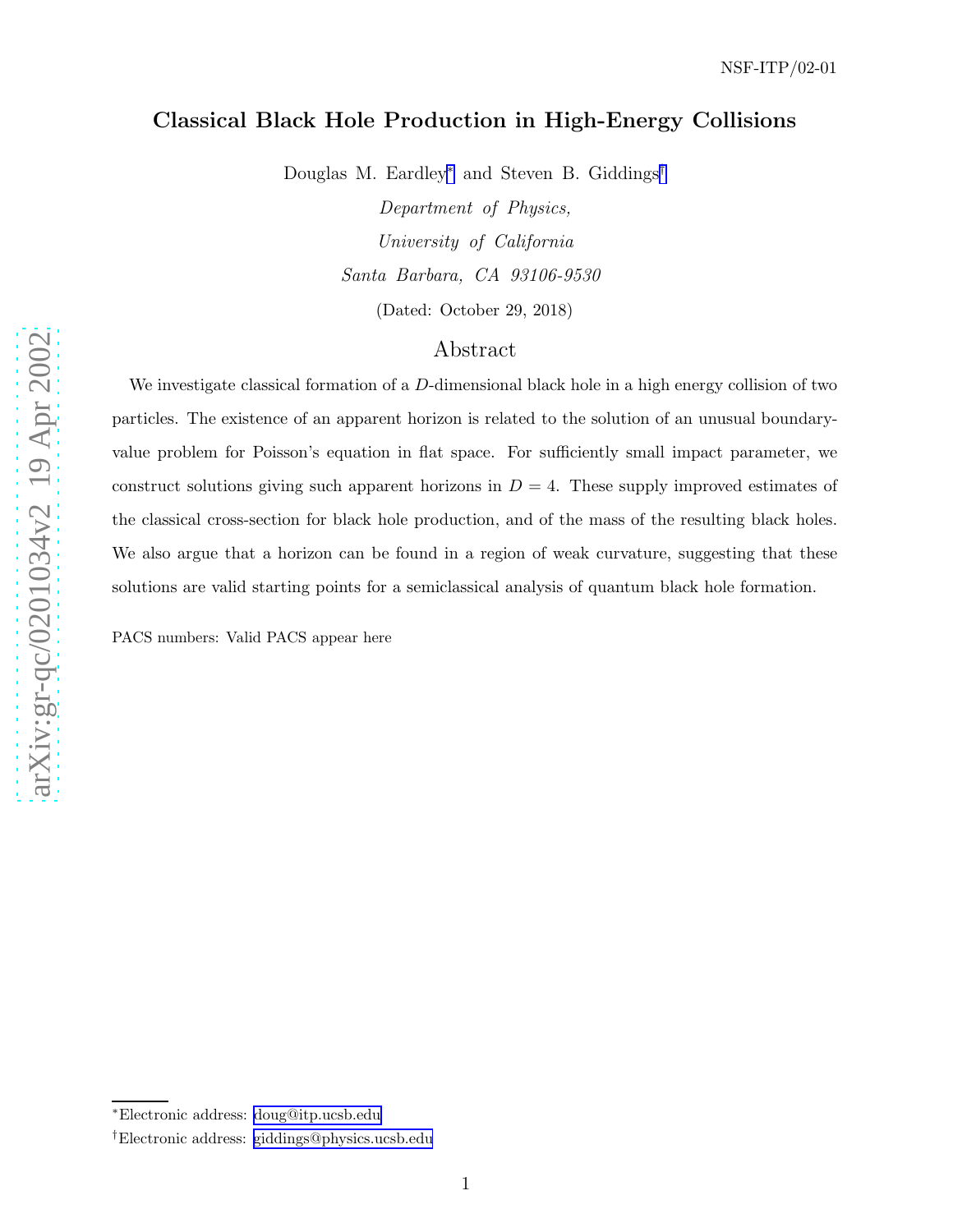### <span id="page-1-0"></span>I. INTRODUCTION

The proposal that the fundamental Planck mass could be as low as a TeV has excited new interest in the problem of black hole formation in ultra-relativistic collisions. TeVscale gravity scenarios offer a completely new perspective on the hierarchy problem, and arise via either large extra dimensions[\[1](#page-15-0), [2\]](#page-15-0) or compact dimensions with large warp factor; a model for the latter appears in[[3\]](#page-15-0) and string solutions in[[4\]](#page-15-0). It has long been believed that high energy collisions where the center of mass energy substantially exceeds the Planck mass would produce black holes; this statement can be thought of as a simple extrapolation ofThorne's hoop conjecture  $[5]$  $[5]$  $[5]$  and has been more recently discussed in  $[6]$  $[6]$  $[6]$ . Lowering the Planck scale to  $\mathcal{O}(TeV)$  thus raises the exciting prospect that black holes can be produced at future accelerators, perhaps even at the LHC $[7, 8]$ <sup>1</sup>

Clearly we would like to better understand this process. One important problem is to estimate the cross-section for black hole production. It has been argued that at high energies black hole production has a good semiclassical description  $[6, 7]$  $[6, 7]$  $[6, 7]$ , since in such cases a horizon should form in a region where the curvature is weak and quantum gravity effects are small. This leads to the naïve estimate that the cross-section for black hole production is roughly given by

$$
\sigma \sim \pi r_h^2(\sqrt{s})\tag{1}
$$

where  $r_h$  denotes the horizon radius corresponding to CM energy  $\sqrt{s}$ . One would like to make this estimate more precise to improve experimental predictions, and in particular to derive a differential cross-section depending on the mass and spin of the black hole produced. Furthermore, validity of the estimate  $(1)$  has been challenged  $[10, 11]$  $[10, 11]$  $[10, 11]$  $[10, 11]$ . In particular, while Penrose[[12](#page-15-0)] and D'Eath and Payne[\[13](#page-15-0), [14, 15](#page-15-0)] (for a comprehensive treatment see [\[16\]](#page-15-0)) have studied the problem of a classical collision with zero impact parameter and shown that a closed trapped surface forms, [\[11\]](#page-15-0) argues that such collisions will not form black holes at non-zero impact parameter. Finally, collisions of cosmic rays with our atmosphere have energy reach beyond that of LHC, and reasonable conjectures about neutrino fluxes suggest the possibility that their black hole products might be seen with present or future cosmic ray observatories[[17, 18, 19](#page-15-0), [20](#page-15-0)][[9\]](#page-15-0) or absence of their observation could place improved

<sup>&</sup>lt;sup>1</sup> For a review, see [\[9](#page-15-0)].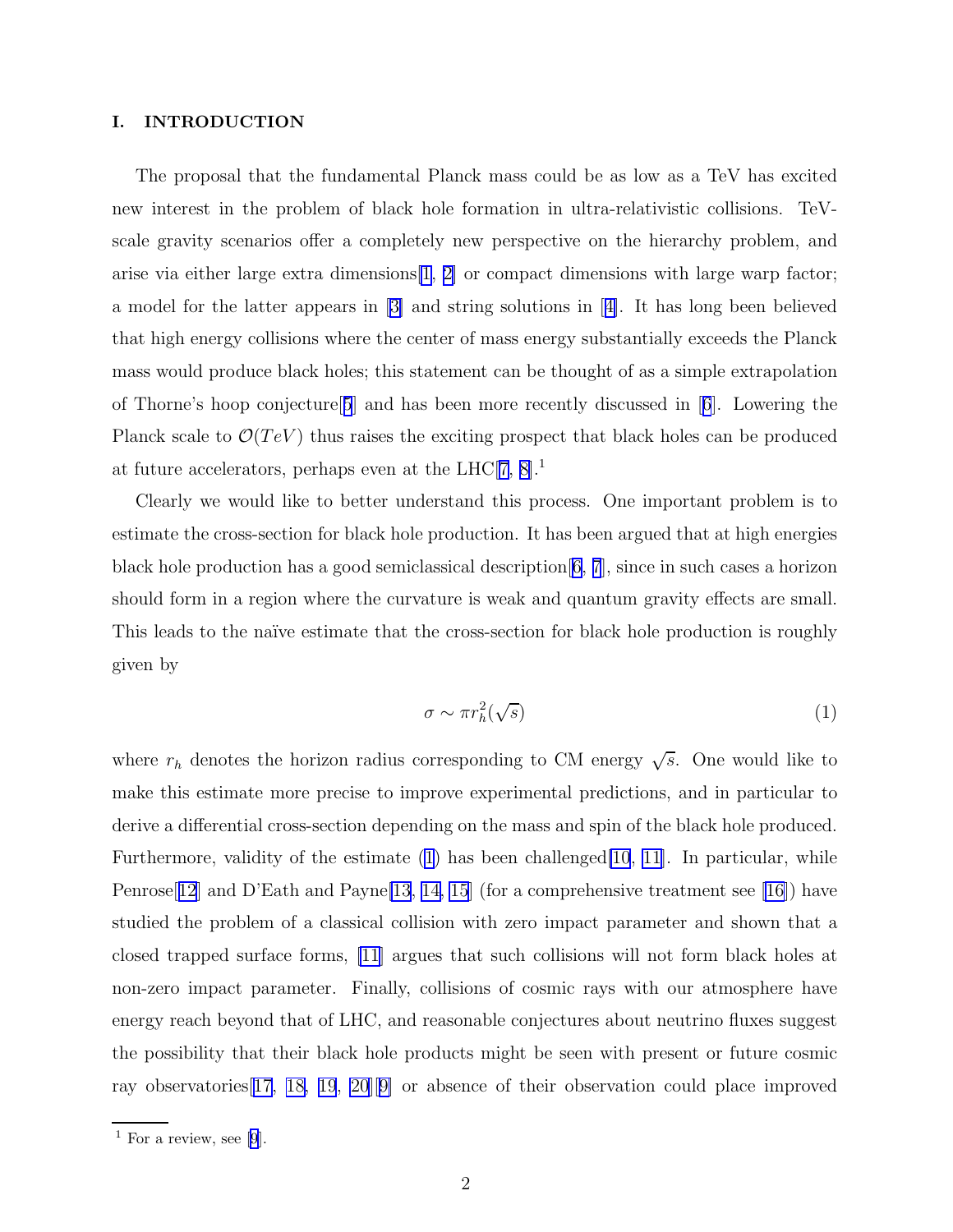bounds on the fundamental Planck scale[[21\]](#page-15-0). However, unlike the collider setting, where production above threshhold is copious, conclusive statements here depend sensitively on the exact factors in [\(1](#page-1-0)). This calls for improved estimates.

This paper will revisit the classical problem of black hole production in high energy collisions. In particular, understanding the case of non-zero impact parameter is crucial to improving the estimate([1\)](#page-1-0). We will use the methods of Penrose[\[12\]](#page-15-0) and D'Eath and Payne[\[13, 14, 15](#page-15-0)], where each incoming particle is modelled as a point particle accompanied by a plane-fronted gravitational shock wave, this wave being the Lorentz-contracted longitudinal gravitational field of the particle. At the instant of collision the two shock waves pass through one another, and nonlinearly interact by shearing and focusing. Penrose[\[12](#page-15-0)] and D'Eath and Payne<sup>[\[13](#page-15-0), [14](#page-15-0), [15\]](#page-15-0)</sup> studied the case of zero impact parameter b, and by finding a closed trapped surface, derived a rigorous lower bound of  $M > \sqrt{s/2}$  and improved estimate  $M \approx .84\sqrt{s}$  for the mass of the resulting black hole. This paper extends this analysis to  $b \neq 0$ . In the next section we review the basic approximations involved, and generalize the construction of the incoming waves to arbitrary dimensions. We then reduce the problem of finding a closed-trapped surface to a rather unusual boundary value problem for solutions of Poisson's equation; this problem has a close analog in the physics of soap bubbles. Using conformal methods which apply only in four dimensions, section three gives an explicit solution to this problem in that case and gives a lower bound

$$
\sigma_{\text{bh production}} > 32.5(G^2s/4). \tag{2}
$$

on the classical black hole cross section, where  $G$  is Newton's constant. Section four discusses issues in extending this analysis to higher dimensions, and in better justifying the semiclassical approximation; we follow with conclusions.

### II. TRAPPED SURFACES IN SHOCK-WAVE GEOMETRIES

In the TeV gravity scenarios in question, we will assume that the particles of the standard model propagate on a brane, but that gravity propagates in a higher-dimensional space with either large volume or large warping.<sup>2</sup> This lowers the fundamental Planck scale  $M_p$ ,

<sup>2</sup> For a brief unified review of these scenarios, see[[9\]](#page-15-0).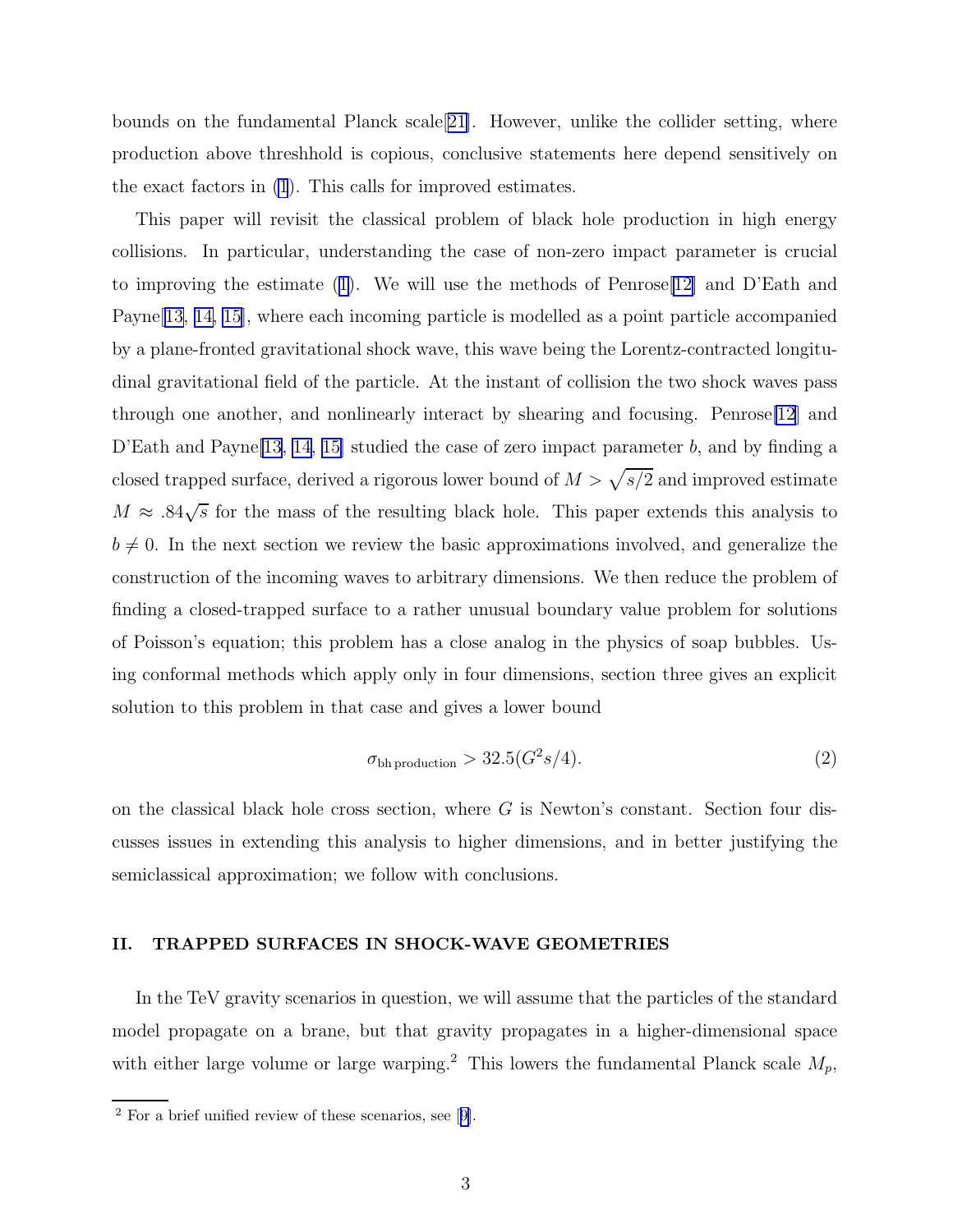<span id="page-3-0"></span>perhaps to  $\mathcal{O}(TeV)$ , while maintaining the observed value of the four-dimensional Planck mass,  $M_4 \sim 10^{19} \text{GeV}$ . We expect to be able to create black holes in scattering processes with center of mass energy  $E > M_p$ . In general such black hole solutions will have complicated dependence on both the gravitational field of the brane, and on the geometry of the extra dimensions. However, there are two useful approximations[[7](#page-15-0)] that may be used for a wide class of solutions. First, the brane is expected to have tension given by roughly the Planck or string scale, and so for black holes substantially heavier than the Planck scale the brane's field should be a negligible effect. Secondly, if the geometrical scales of the extra dimensions (radii, curvature radii, variational scale of the warp factor) are all large as compared to  $1/M_p$ , then there is a large regime where the geometry of the extra dimensions plays no essential role. Therefore it is often a good approximation to consider high-energy collisions in D-dimensional flat space.

In the center of mass frame, each of the high-energy particles has energy

$$
\mu = \sqrt{s}/2 \tag{3}
$$

We use a coordinate system  $(\bar{u}, \bar{v}, \bar{x}^i)$  where retarded and advanced times  $(\bar{u}, \bar{v})$  are  $(\bar{t}-\bar{z}, \bar{t}+\bar{z})$ in terms of Minkowski coordinates,  $\bar{z}$  being the direction of motion, and  $\bar{x}^i$ ,  $i = 1...D - 2$ , denotes transverse coordinates. The impact parameter is  $b$  and the particles are initially incoming along  $(\bar{x}^i) = (\pm b/2, 0, ..., 0)$ .

The gravitational solution for each of the incoming particles can be found by boosting the rest-frame solution. The gravitational field outside a particle is well approximated by the Schwarzschild solution. Since we will be concerned with long-distance phenomena such as formation of large horizons, short-range modifications of the solution should not be relevant. The D-dimensional Schwarzschild solution with mass M is

$$
ds^{2} = -\left(1 - \frac{16\pi GM}{(D-2)\Omega_{D-2}}\frac{1}{r^{D-3}}\right)dt^{2} + \left(1 - \frac{16\pi GM}{(D-2)\Omega_{D-2}}\frac{1}{r^{D-3}}\right)^{-1}dr^{2} + r^{2}d\Omega_{D-2}^{2} , \tag{4}
$$

where  $d\Omega_{D-2}^2$  and  $\Omega_{D-2}$  are the line element and volume of the unit  $D-2$  sphere. The Aichelburg-Sexl solution[\[22](#page-16-0)] is found by boosting this, taking the limit of large boost and small mass, with fixed total energy  $\mu$ . The result for a particle moving in the  $+z$  direction is the metric

$$
ds^2 = -d\bar{u}d\bar{v} + d\bar{x}^{i2} + \Phi(\bar{x}^i)\delta(\bar{u})d\bar{u}^2.
$$
 (5)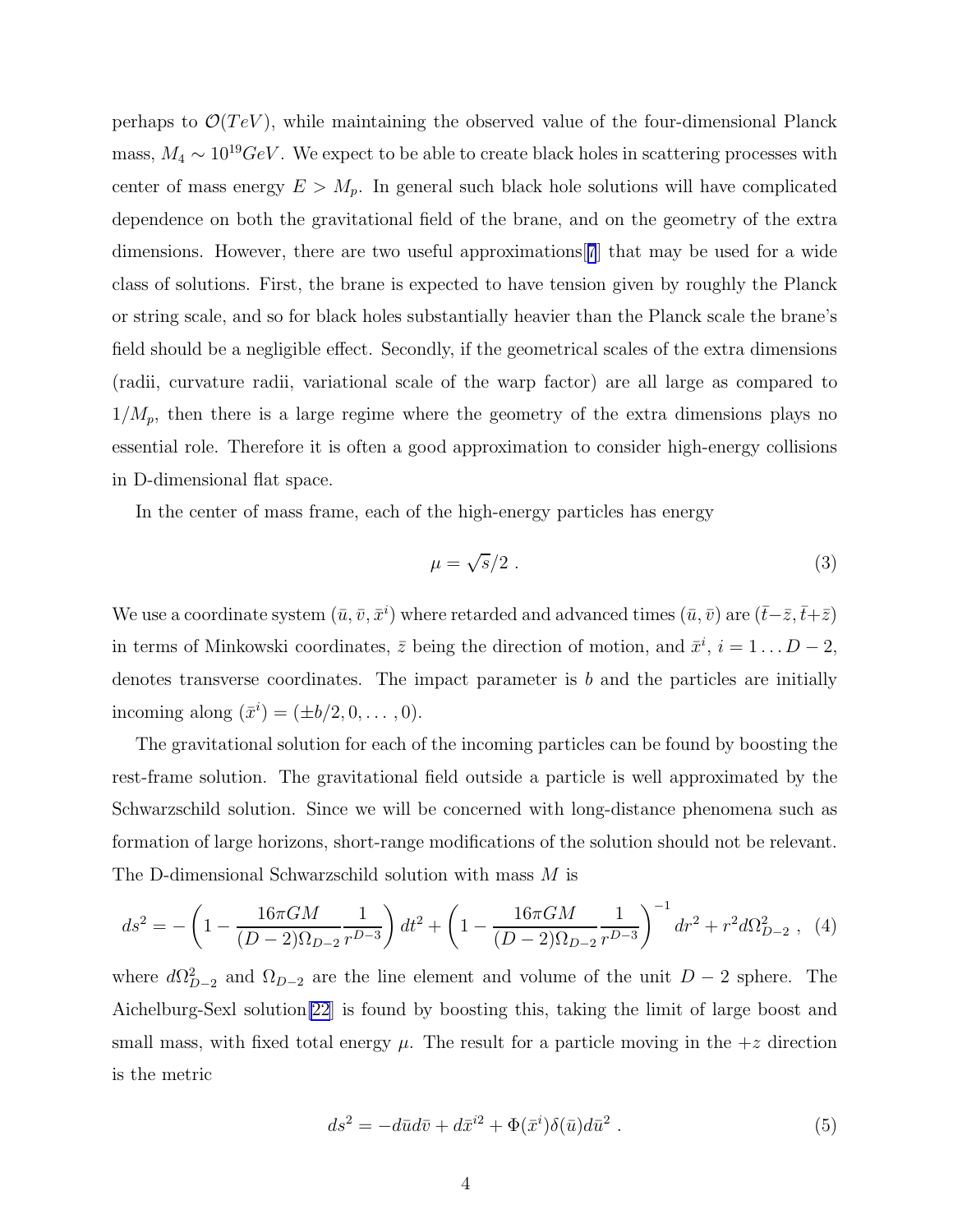<span id="page-4-0"></span>Here  $\Phi$  depends only on the transverse radius  $\bar{\rho} = \sqrt{\bar{x}^i \bar{x}_i}$ , and takes the form

$$
\Phi = -8G\mu \ln(\bar{\rho}), \ D = 4 ; \tag{6}
$$

$$
\Phi = \frac{16\pi G\mu}{\Omega_{D-3}(D-4)\bar{\rho}^{D-4}}, \ D > 4. \tag{7}
$$

Note that Φ satisfies Poisson's equation

$$
\nabla^2 \Phi = -16\pi G \mu \delta^{D-2}(\bar{x}^i) . \tag{8}
$$

in the transverse dimensions (here  $\nabla$  is the  $D-2$ -dimensional flat-space derivative in the  $(\bar{x}^i)$ ). This spacetime solution is manifestly flat except in the null plane  $\bar{u} = 0$  of the shock wave. If we consider an identical shock wave travelling along  $\bar{v} = 0$  in the  $-z$  direction, by causality these will not be able to influence each other until the shocks collide. This means that we can superpose the two solutions of the form [\(5\)](#page-3-0) to give the exact geometry outside the future light cone of the collision of the shocks.

The coordinates  $\bar{u}, \bar{v}, \bar{x}^i$  suffer the drawback that geodesics and their tangent vectors appear discontinuous across the shock. This can be remedied by going to a new coordinate system defined by

$$
\bar{u} = u \tag{9}
$$

$$
\bar{v} = v + \Phi\theta(u) + \frac{u\theta(u)(\nabla\Phi)^2}{4}
$$
\n(10)

$$
\bar{x}^i = x^i + \frac{u}{2} \nabla_i \Phi(x) \theta(u) \tag{11}
$$

(where  $\theta$  is the Heaviside step function) in which both geodesics and their tangents are continuous across the shock at  $u = 0$ . In these coordinates, the metric of the combined shock waves becomes

$$
ds^{2} = -du dv + \left[ H_{ik}^{(1)} H_{jk}^{(1)} + H_{ik}^{(2)} H_{jk}^{(2)} - \delta_{ij} \right] dx^{i} dx^{j}
$$
(12)

where

$$
H_{ij}^{(1)} = \delta_{ij} + \frac{1}{2} \nabla_i \nabla_j \Phi(\mathbf{x} - \mathbf{x}_1) u\theta(u)
$$
\n(13)

$$
H_{ij}^{(2)} = \delta_{ij} + \frac{1}{2} \nabla_i \nabla_j \Phi(\mathbf{x} - \mathbf{x}_2) v \theta(v)
$$
\n(14)

with  $\Phi$  given by eqns. (6) and (7), and with

$$
\mathbf{x}_1 = (+b/2, 0, \dots, 0) \quad , \quad \mathbf{x}_2 = (-b/2, 0, \dots, 0) \; . \tag{15}
$$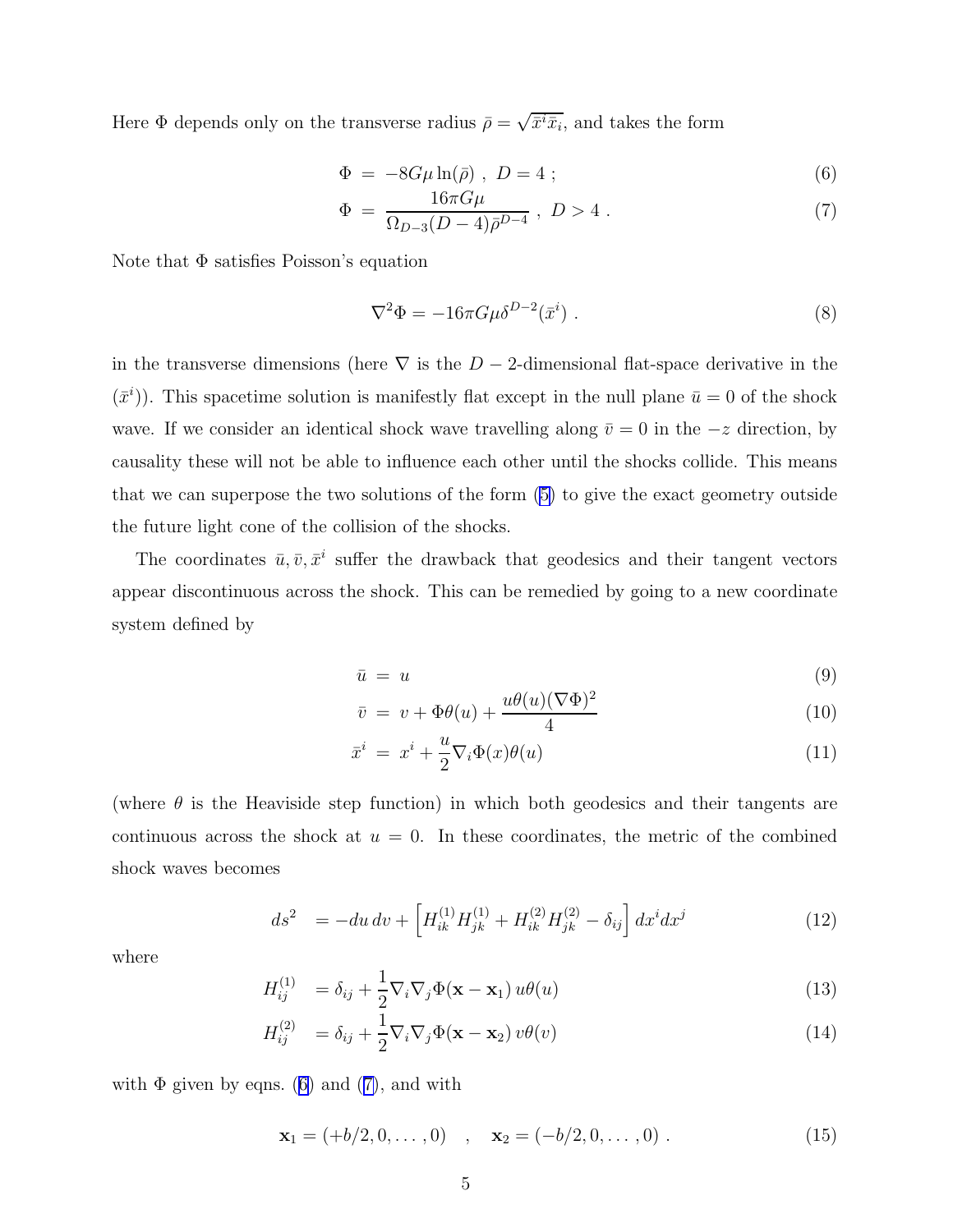<span id="page-5-0"></span>Here  $\mathbf{x} \equiv (x^i)$  in the transverse flat  $D - 2$ -space.

A marginally trapped surface S is a closed spacelike  $D-2$ -surface, the outer null normals of which have zero convergence [\[23](#page-16-0)]. For the case of D=4 and  $b = 0$ , Penrose [[12\]](#page-15-0) found such a surface in the union of the two shock waves. This consisted of two flat disks with radii  $\rho_c$  at  $\bar{t} = -4G\mu \ln \rho_c$ ,  $\bar{z} = \pm 4G\mu \ln \rho_c$ . Matching their normals across the boundary, which lies in the collision surface  $u = v = 0$ , then determined  $\rho_c = 4G\mu = r_h$ . This construction immediately generalizes to the case  $D > 4$ ,  $b = 0$  where

$$
\rho_c = \left(\frac{8\pi G\mu}{\Omega_{D-3}}\right)^{1/(D-3)}.\tag{16}
$$

Generalizing to  $b \neq 0$  and arbitrary dimensions, we attempt to construct S in the union of the incoming null hypersurfaces  $v \le 0 = u$  and  $u \le 0 = v$ . These hypersurfaces intersect each other in the D−2-dimensional surface  $u = 0 = v$ , and S will intersect this D−2-surface in a closed  $D-3$ -dimensional surface C, to be determined. In the first incoming null surface  $v \leq 0 = u$ , S will be defined by

$$
v = -\Psi_1(\mathbf{x}) \quad \text{with } \Psi_1 > 0 \text{ interior to } C, \Psi_1 = 0 \text{ on } C,
$$
 (17)

and one may straightforwardly check that the outer null normals will have zero convergence for  $v < 0$  as long as

$$
\nabla^2(\Psi_1 - \Phi_1) = 0 \quad \text{interior to } C. \tag{18}
$$

Similarly, in the second incoming null surface  $u \leq 0 = v$ , S will be defined by

$$
u = -\Psi_2(\mathbf{x}) \quad \text{with } \Psi_2 > 0 \text{ interior to } C, \Psi_2 = 0 \text{ on } C,
$$
 (19)

and the outer null normals will have zero convergence for  $u < 0$  as long as

$$
\nabla^2(\Psi_2 - \Phi_2) = 0 \quad \text{interior to } \mathcal{C}.
$$
 (20)

Finally, the outer null normal to S must be continuous at the intersection  $u = 0 = v$ ; if not there would be a  $\delta$ -function in the convergence. A necessary condition for continuity is

$$
\nabla \Psi_1 \cdot \nabla \Psi_2 = 4 \quad \text{on } \mathcal{C} \tag{21}
$$

since  $\Psi_{\alpha}$ ,  $\alpha = 1, 2$ , vanish on  $\mathcal{C}, \nabla_i \Psi_{\alpha}$  is normal to  $\mathcal{C}$  and this condition is also sufficient.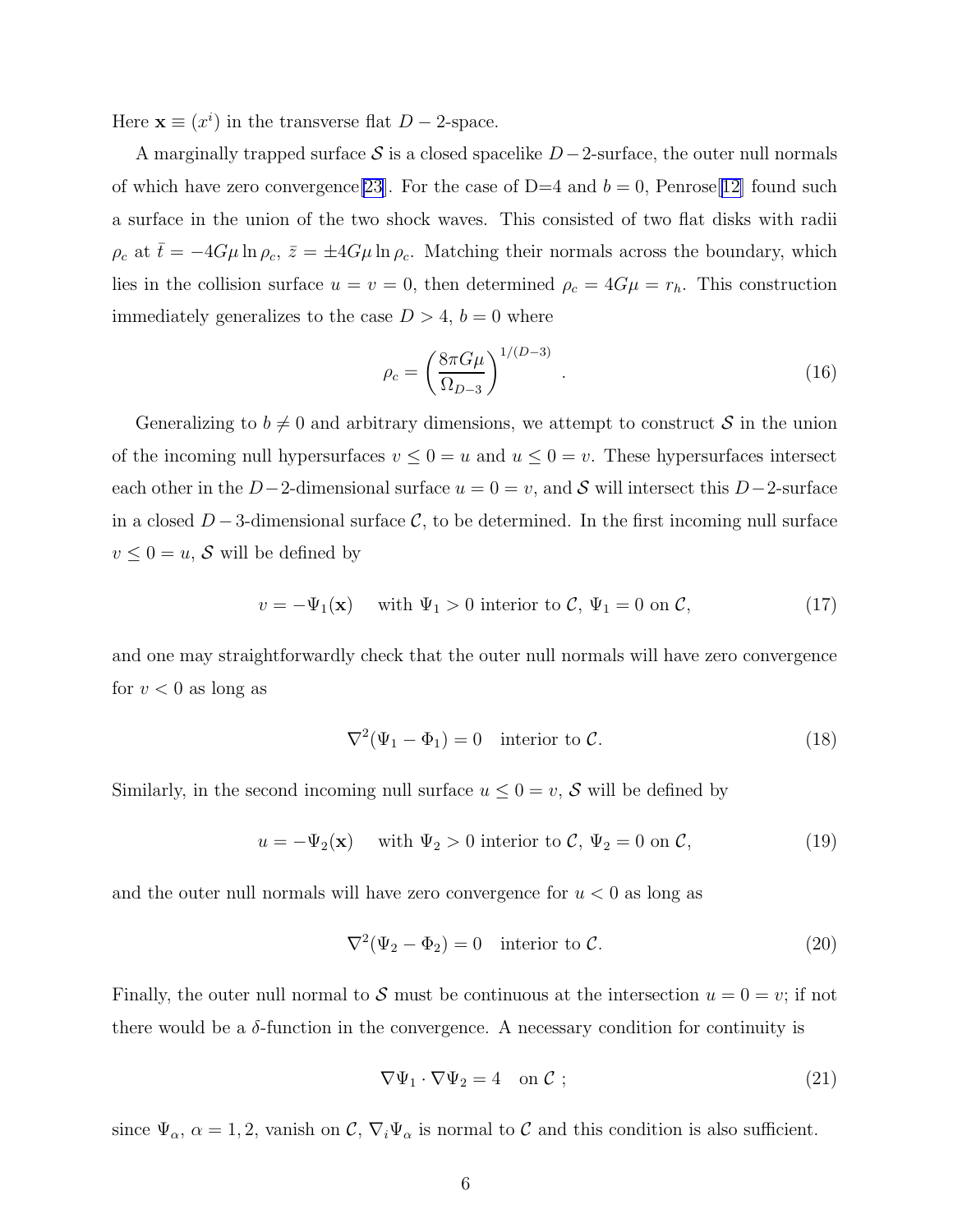<span id="page-6-0"></span>Finding a marginally-trapped surface therefore reduces to a simple mathematical prob-lem. Specifically, note that [\(8\)](#page-4-0), [\(18\)](#page-5-0) imply that  $\Psi_{\alpha}$  satisfies Poisson's equation with sources at  $\mathbf{x}_{\alpha}$ . Define the rescaled functions

$$
g(\mathbf{x}, \mathbf{x}_{\alpha}; \mathcal{C}) = \frac{\Omega_{D-3}}{16\pi G\mu} \Psi_{\alpha}
$$
 (22)

satisfying

$$
\nabla_{\mathbf{x}}^2 g(\mathbf{x}, \mathbf{x}_{\alpha}; \mathcal{C}) = -\Omega_{D-3} \delta^{D-2}(\mathbf{x} - \mathbf{x}_{\alpha}), \tag{23}
$$

$$
g(\mathbf{x}, \mathbf{x}_{\alpha}; \mathcal{C}) = 0 \quad \text{for } \mathbf{x} \text{ on } \mathcal{C} \tag{24}
$$

These are thus the Dirichlet Green's functions for sources at  $x_1, x_2$  and with boundary C. The problem of finding the marginally trapped surface is equivalent to the following:

Problem C. Given two points  $x_1$  and  $x_2$  in Euclidean  $D-2$ -space, and a constant  $B > 0$ . Let  $g(\mathbf{x}, \mathbf{x}_{\alpha}; \mathcal{C})$  be the Dirichlet Green's functions satisfying (23),(24). Find a closed  $D - 3$ surface  $\mathcal C$  enclosing the points with the following property:

$$
\nabla_{\mathbf{x}} g(\mathbf{x}, \mathbf{x}_1; \mathcal{C}) \cdot \nabla_{\mathbf{x}} g(\mathbf{x}, \mathbf{x}_2; \mathcal{C}) = B^2
$$
 (25)

for all points  $x$  on  $\mathcal{C}$ .

As a trivial example, if  $x_1 = x_2$ , then the unit  $D-3$ -sphere about  $x_1$  is a solution C to Problem C for  $B = 1$ . This reproduces Penrose's trapped surface in  $D = 4$  with suitable scaling, and gives its generalization, Eq.[\(16](#page-5-0)), for  $D > 4$ . Given general  $\mathbf{x}_1$  and  $\mathbf{x}_2$ , does a solution  $\mathcal C$  always exist? Clearly not if the points are too distant from each other, because a collision at large enough impact parameter cannot produce a black hole. Given general  $x_1$ and  $x_2$ , is the solution C unique? We shall see that it is not. We also remark that solutions for different B are related by simple scale transformations.

One way to understand Problem C is via another physical problem that serves as a simple analog. Consider a ring of wire with shape  $\mathcal C$  in the x, y plane in three dimensions, and suppose that this ring is spanned by a soap film. If we apply pressure to the soap film, then in the limit of small displacement, its vertical displacement  $z(x, y)$  satisfies the equation

$$
\nabla^2 z(x, y) = -\frac{p(x, y)}{\sigma} , \qquad (26)
$$

where  $\sigma$  is the film's tension. Generalize to the case of two films, held apart by pressures in the +z and  $-z$  directions. If the pressure is exerted at points  $\mathbf{x}_{\alpha}$ , then the solutions to (26)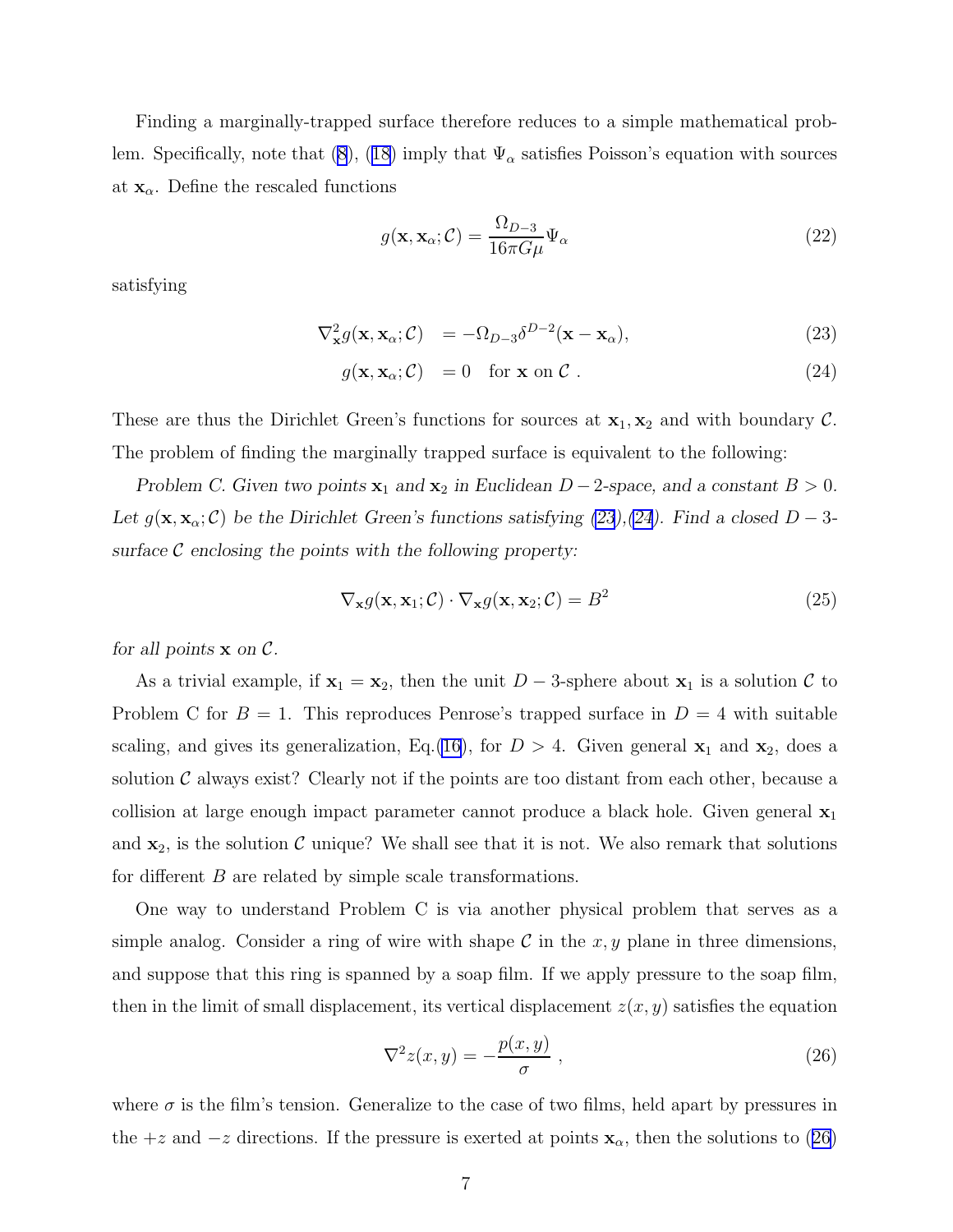are the above Dirichlet Green's functions. If the horizontal positions of the pressure points are the same, and the ring C is circular, then the angles  $\theta_1, \theta_2$  of the soap films with the x, y plane are constant around  $\mathcal C$ . Now separate the pressure points slightly in the x-direction – this will change these angles, and they will be functions of position along  $\mathcal C$ . Problem C is that of finding the curve  $\mathcal C$  for which

$$
B^2 = \tan \theta_1 \tan \theta_2 \tag{27}
$$

is constant over  $\mathcal{C}$ , and equal to the value for zero x-separation of the pressure points. This problem can also be generalized to a higher-dimensional analog. One can argue for the plausibility of a solution, at least for small enough x-displacement, by noting that deforming a point on  $\mathcal C$  towards the center increases the angles and thus the local value of  $B$ , and deforming away decreases B. This suggests that  $\mathcal C$  can be adjusted point-by-point to make B equal to the given constant value over the ring. The next section will solve this problem explicitly in the special case  $D = 4$ .

## III. EXPLICIT CONSTRUCTION FOR  $D = 4$

In  $D = 4$ , Problem C may be readily solved, at least for sufficiently close points, by a trial-and-correction construction, in two steps: First, choose trial points  $\tilde{\mathbf{x}}_1$  and  $\tilde{\mathbf{x}}_2$ , and a trial curve  $\mathcal{T}$ ; then construct  $g(\tilde{\mathbf{x}}, \tilde{\mathbf{x}}'; \mathcal{T})$ , and evaluate

$$
f(\tilde{\mathbf{x}};\mathcal{T}) \equiv \nabla_{\tilde{\mathbf{x}}} g(\tilde{\mathbf{x}}, \tilde{\mathbf{x}}_1; \mathcal{T}) \cdot \nabla_{\tilde{\mathbf{x}}} g(\tilde{\mathbf{x}}, \tilde{\mathbf{x}}_2; \mathcal{T}), \quad \tilde{\mathbf{x}} \text{ on } \mathcal{T}.
$$
 (28)

Second, correct the trial solution by finding a conformal transformation  $\mathbf{x} = \mathbf{x}(\tilde{\mathbf{x}})$  that sends  $f(\tilde{\mathbf{x}}; \mathcal{T})$  to  $B^2$ ; this will send  $\tilde{\mathbf{x}}_1$  and  $\tilde{\mathbf{x}}_2$  to some points  $\mathbf{x}_1$  and  $\mathbf{x}_2$ , and will send  $\mathcal{T}$  to a curve  $\mathcal C$  obeying eq.([25\)](#page-6-0). Thus we obtain a solution of Problem C. This works because Poisson's equation in dimension 2 is conformally invariant, while  $f$  transforms like

$$
f(\mathbf{x}; \mathcal{C}) = \left| \frac{\partial \tilde{\mathbf{x}}}{\partial \mathbf{x}} \right|^2 f(\tilde{\mathbf{x}}; \mathcal{T}).
$$
 (29)

Let us now construct some solutions to Problem C. Given two trial points  $\tilde{\mathbf{x}}_1$  and  $\tilde{\mathbf{x}}_2$ such that  $\frac{1}{2}|\tilde{\mathbf{x}}_1 - \tilde{\mathbf{x}}_2| \equiv a < 1$ ; we may take

$$
\tilde{\mathbf{x}}_1 = (a, 0), \quad \tilde{\mathbf{x}}_2 = (-a, 0). \tag{30}
$$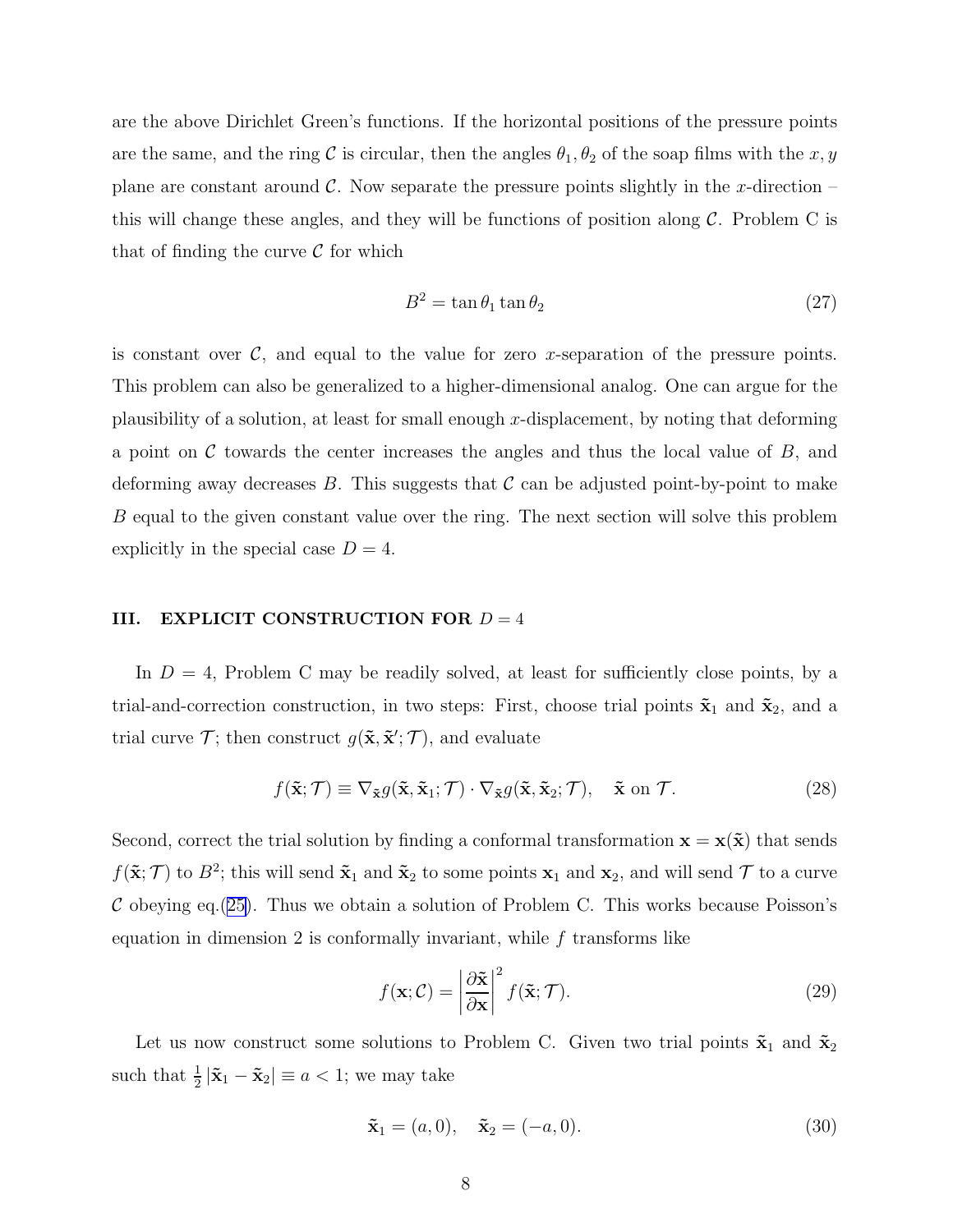<span id="page-8-0"></span>For the trial curve  $\mathcal T$  choose the unit circle  $|\tilde{\mathbf x}| = 1$ . Then the Green function evaluated for the points  $\tilde{\mathbf{x}}_1$  and  $\tilde{\mathbf{x}}_2$  is

$$
g(\tilde{\mathbf{x}}, \tilde{\mathbf{x}}_1; \mathcal{T}) = -\frac{1}{2} \ln \left( \frac{(\tilde{x} - a)^2 + \tilde{y}^2}{(a\tilde{x} - 1)^2 + a^2 \tilde{y}^2} \right), \tag{31}
$$

$$
g(\tilde{\mathbf{x}}, \tilde{\mathbf{x}}_2; \mathcal{T}) = -\frac{1}{2} \ln \left( \frac{(\tilde{x} + a)^2 + \tilde{y}^2}{(a\tilde{x} + 1)^2 + a^2 \tilde{y}^2} \right), \tag{32}
$$

and

$$
f(\tilde{\mathbf{x}}; \mathcal{T}) = \frac{(1 - a^2)^2}{(1 - 2a\tilde{x} + a^2)(1 + 2a\tilde{x} + a^2)}.
$$
 (33)

To conformally send  $f(\tilde{\mathbf{x}}; \mathcal{T})$  to  $B^2$ , we use complex analytic variables  $z \equiv x + iy$  and  $\tilde{z} \equiv \tilde{x} + i\tilde{y}$ . We evidently require a transformation  $z(\tilde{z})$ , analytic on and within the unit circle  $\mathcal T$  parametrized by  $\tilde{z} = \exp(i\tilde{\phi})$ , with

$$
B^{2} \left| \frac{dz}{d\tilde{z}} \right|^{2} = f(\tilde{\mathbf{x}}; \mathcal{T}) = \frac{(1 - a^{2})^{2}}{(1 - 2a\tilde{x} + a^{2})(1 + 2a\tilde{x} + a^{2})}
$$
(34)

$$
= \frac{(1 - a^2)^2}{(1 - a^2 \exp(2i\tilde{\phi}))(1 - a^2 \exp(-2i\tilde{\phi}))}.
$$
(35)

By inspection, the required tranformation satisfies

$$
\frac{dz}{d\tilde{z}} = \frac{1 - a^2}{B(1 - a^2 \tilde{z}^2)}\tag{36}
$$

which integrates to

$$
z(\tilde{z}) = \frac{1 - a^2}{2Ba} \ln\left(\frac{1 + a\tilde{z}}{1 - a\tilde{z}}\right) \tag{37}
$$

The true points  $(\mathbf{x}_1, \mathbf{x}_2)$  are then found to lie at

$$
x = \pm \frac{1 - a^2}{2Ba} \ln \left( \frac{1 + a^2}{1 - a^2} \right), y = 0.
$$
 (38)

Restoring physical dimensions,

$$
\Psi_1 = 8G\mu g(\mathbf{x}, \mathbf{x}_1; \mathcal{C}),\tag{39}
$$

$$
\Psi_2 = 8G\mu g(\mathbf{x}, \mathbf{x}_2; \mathcal{C}),\tag{40}
$$

$$
B = \frac{1}{4G\mu},\tag{41}
$$

$$
\mathbf{x}_1 = \left(\frac{2G\mu(1-a^2)}{a}\ln\left(\frac{1+a^2}{1-a^2}\right), 0\right) = -\mathbf{x}_2,\tag{42}
$$

$$
b(a) = \frac{4G\mu(1-a^2)}{a} \ln\left(\frac{1+a^2}{1-a^2}\right) . \tag{43}
$$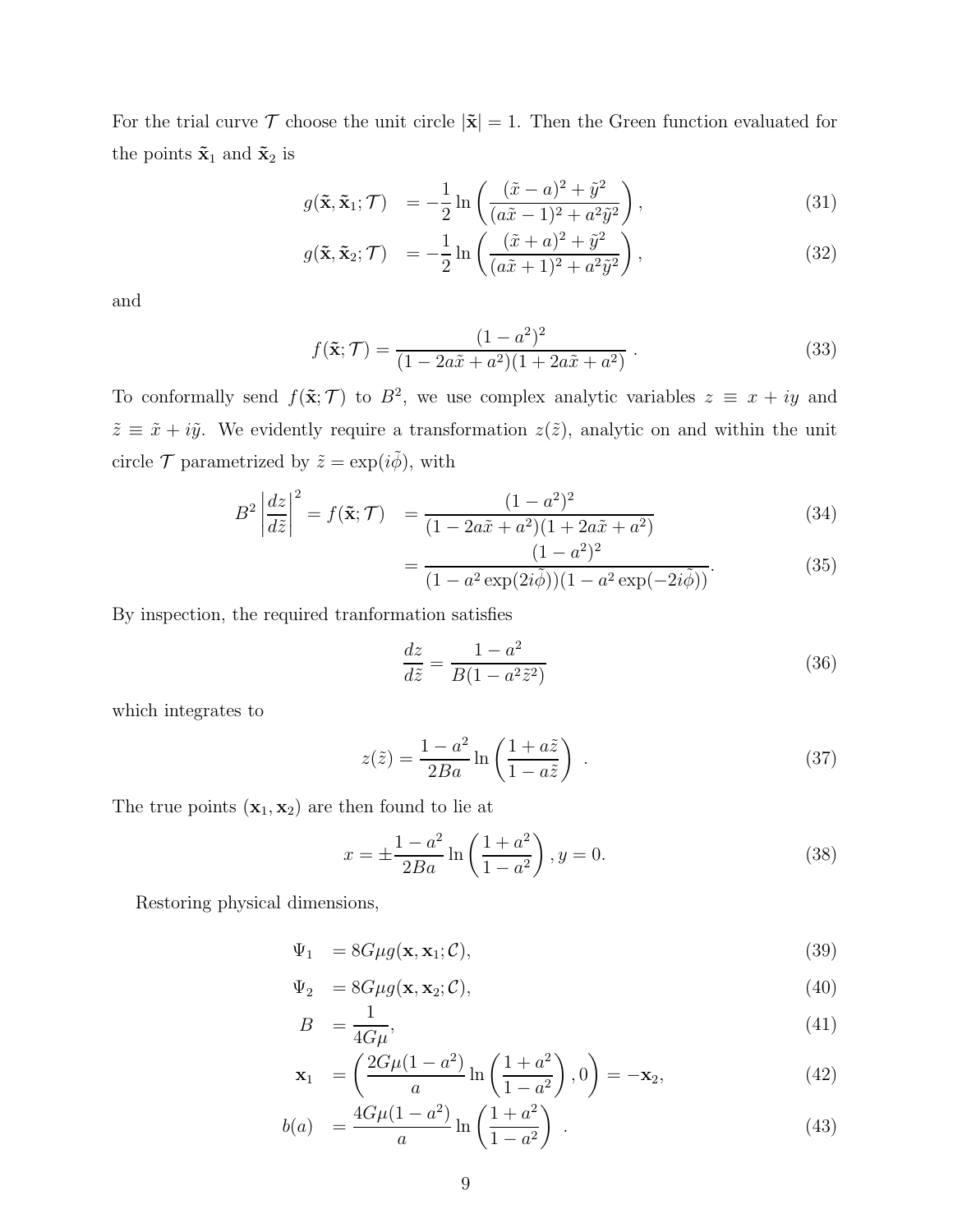<span id="page-9-0"></span>Thus we have constructed a marginally trapped surface  $\mathcal S$  for any value of impact parameter  $b(a)$  that can be obtained from the above formula for some a, with  $0 \le a < 1$ . The area of  $\mathcal S$  is found to be

Area(S) = 
$$
16\pi (G\mu)^2 \frac{(1-a^2)^2}{a^2} \ln\left(\frac{1+a^2}{1-a^2}\right)
$$
. (44)

Now  $S$  may or may not be an apparent horizon, which is defined as the *outermost* marginally trapped surface. However, the existence of S means either that S is in fact the apparent horizon, or an apparent horizon exists in the exterior of  $S$ . Because  $S$  can be shown to be convex, and because the 2-metric is Euclidean, Area $(\mathcal{S})$  is a lower bound on the area of the apparent horizon. Modulo technical issues about cosmic censorship, the existence of an apparent horizon means that the collision will produce a black hole (or more than one black hole, though this seems unlikely in the present setup). Moreover, by the Area Theorem, the mass of the final black hole (assumed single) is bounded below,

$$
M_{\text{final bh}} > 2\mu \frac{1 - a^2}{2a} \sqrt{\ln\left(\frac{1 + a^2}{1 - a^2}\right)},
$$
\n(45)

and the fraction of total energy  $2\mu = \sqrt{s}$  emitted as gravitational radiation is bounded above,

$$
\frac{E_{\text{grav}\text{ rad}}}{2\mu} < 1 - \frac{1 - a^2}{2a} \sqrt{\ln\left(\frac{1 + a^2}{1 - a^2}\right)},\tag{46}
$$

In fact,  $E_{\text{grav}\text{ rad}}$  may be significantly smaller because the final black hole is expected to be rotating (unless  $b = 0$ ), tying up substantial energy.

The function  $b(a)$  (for given  $\mu$ ) reaches a maximum value of

$$
b_{\text{max}} \approx 3.219 G \mu \tag{47}
$$

at

$$
a_{\text{max}} \approx 0.6153 \tag{48}
$$

so this is the greatest impact parameter for which this construction can demonstrate production of a black hole. The corresponding lower limit on the cross-section is

$$
\sigma_{\text{bh production}} \ge \pi b_{\text{max}}^2 \approx 32.552 (G\mu)^2. \tag{49}
$$

Previous estimates for the black hole production cross-section used [\(1](#page-1-0)), which gives  $\sigma \approx$  $50.27(G\mu)^2$ , where  $r_h = 2G\sqrt{s} = 4G\mu$  is the Schwarzschild radius belonging to the total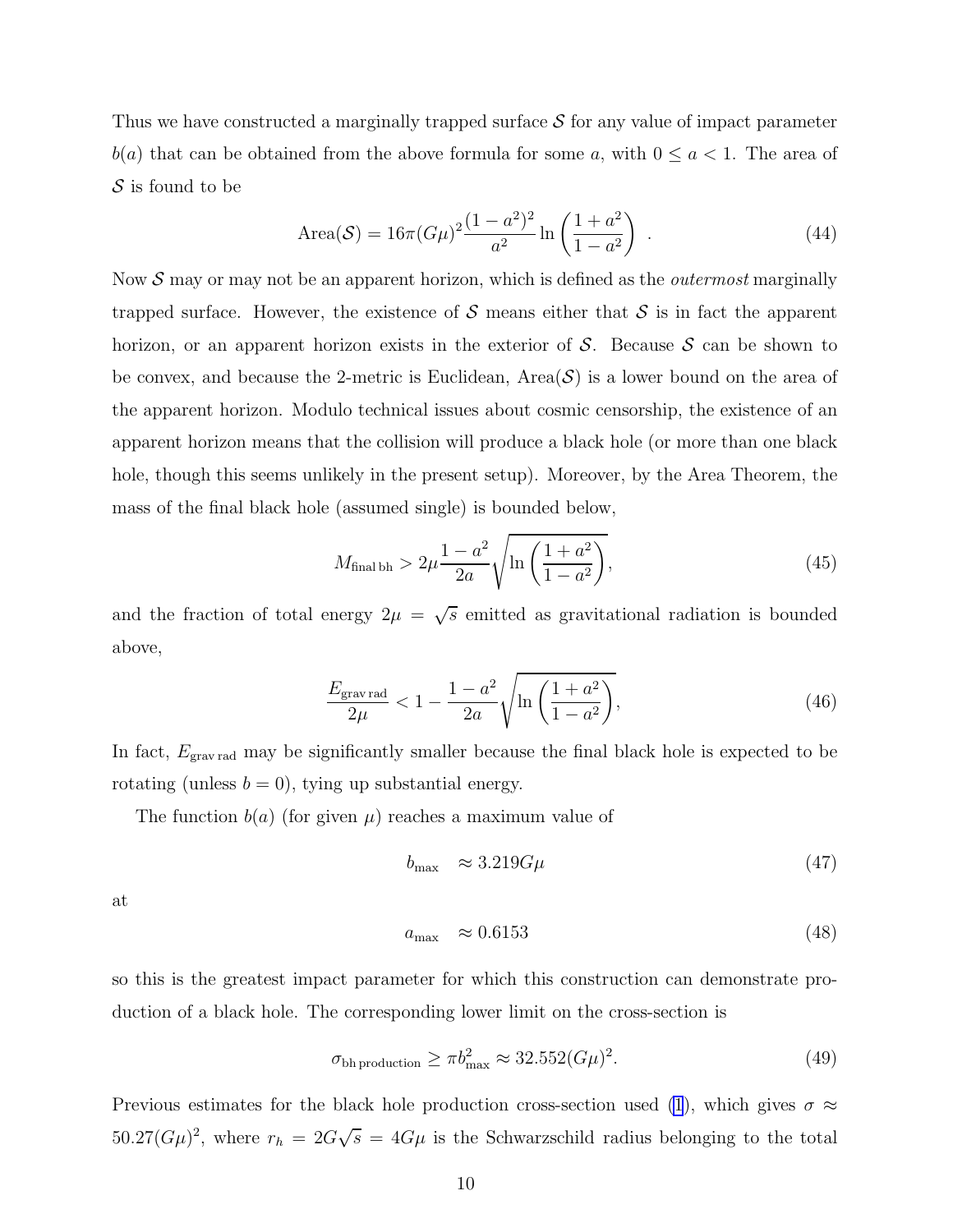energy available. Our lower limit is about 65% of this estimate. Another interesting quantity is the mass of the final black hole. Equation [\(45\)](#page-9-0) together with([43\)](#page-8-0) gives a lower bound on the mass as a function of impact parameter. We find a range from  $0.71\sqrt{s}$  for  $b = 0$  to  $0.45\sqrt{s}$ for  $b = b_{\text{max}}$ . The perturbative analysis of [\[13, 14](#page-15-0), [15](#page-15-0)] raises the former to  $M \approx .84\sqrt{s}$ ; we expect a corresponding increase in the latter upon further analysis.

At values  $a > a_{\text{max}}$  (but still  $a < 1$ ) our construction produces a second, smaller marginally trapped surface for the same b. This shows that solutions to Problem C are usually not unique.

It is also interesting to better understand the shape of the curve  $\mathcal C$  for the D=4 solution. This is readily found from [\(37\)](#page-8-0), and takes the form

$$
(1 - a2) \sinh2 \frac{ax}{4G\mu(1 - a2)} + (1 + a2) \sin2 \frac{ay}{4G\mu(1 - a2)} = a2.
$$
 (50)

Obviously this approaches a circle of radius  $4G\mu$  as  $a \to 0$ . Fig. [1](#page-11-0) displays the curve C in the transverse collision plane for various values of b.

#### IV. FURTHER RESULTS AND DIRECTIONS

Clearly it would be desireable to find an explicit solution to Problem C in the higherdimensional case, in order to give more careful estimates of the cross-section in the physically interesting situation where the extra dimensions are relevant. Nonetheless, we have given a heuristic argument for the existence of such a solution, which is buttressed by the explicit construction of the trapped surface in the four-dimensional case. This appears to demonstrate classical black hole formation at non-zero impact parameter — answering the criticism of[[11](#page-15-0)].

For head-on collisions,  $b = 0$ , in  $D > 4$ , the apparent horizon is the union of two balls of radius $\rho_c = r_h$ , Eq. ([16\)](#page-5-0). The corresponding lower limit on black hole mass is displayed in Table [I](#page-12-0).

Solving Problem C in  $D > 4$  for  $b > 0$  may require numerical work. Note that by symmetry it still remains a two-dimensional problem of finding a curve  $\hat{\mathcal{C}}$  which produces the surface  $\mathcal C$  as a surface of revolution about the axis connecting the two source points. However,in the  $D > 4$  case, the relevant Green function is of the form ([7\)](#page-4-0) and no longer transforms nicely under conformal transformations. Of course even solving this problem is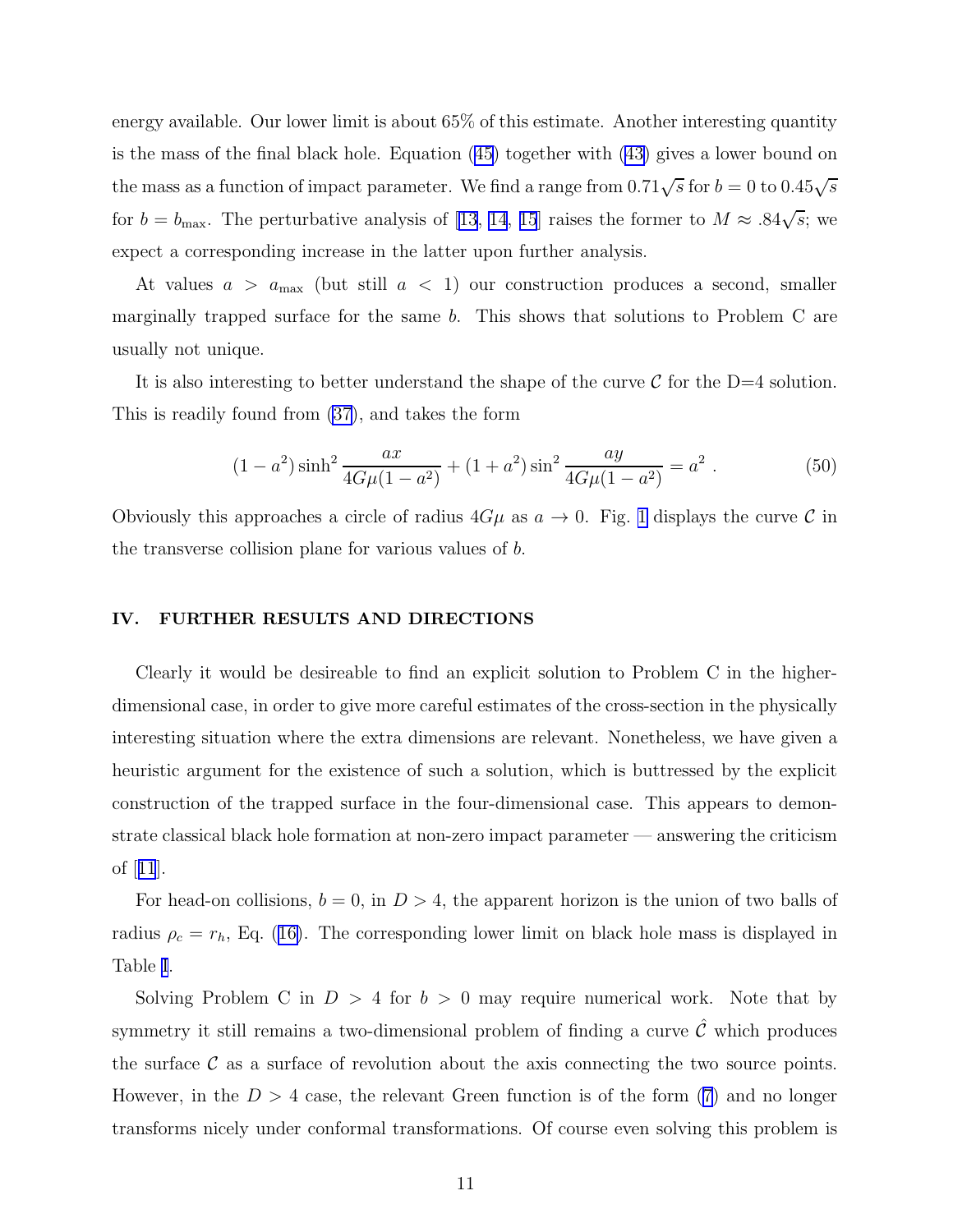<span id="page-11-0"></span>

FIG. 1: The intersection curve  $\mathcal C$  of the marginally trapped surface  $\mathcal S$  with the collision plane  $(u = 0 = v)$ . Several curves C, for various impact parameters b, are superposed; spacetime dimension is  $D=4$ . Distances are in units of  $G\sqrt{s} = 2G\mu$ ; in these units  $r_h = 2$ . Incoming particle pairs appear in the horizontal line  $x^2 = 0$  at pair separation b; *wider* pairs therefore correspond to smaller curves C. Values of b are  $0+, 0.6 \times, 1.2*, 1.4\Box, 1.55\bullet$ , and 1.609 $\circ$ , the last being maximal.

only a starting point – it provides a lower bound on the mass of the black hole, but as was found in the axial symmetric case in  $\vert 13, 14, 15 \vert$  $\vert 13, 14, 15 \vert$  $\vert 13, 14, 15 \vert$  $\vert 13, 14, 15 \vert$  $\vert 13, 14, 15 \vert$ , the resulting black hole will absorb more of the energy contained in its external fields, and it should be possible to raise this bound by studying this subsequent evolution. Recall that in the axial-symmetric case in  $D = 4$ this resulted in an additional enhancement of approximately 119%. Going beyond this, the ultimate goal of such an analysis – and its quantum extension – is to compute the differential cross-section depending on the mass and spin of the resulting black hole.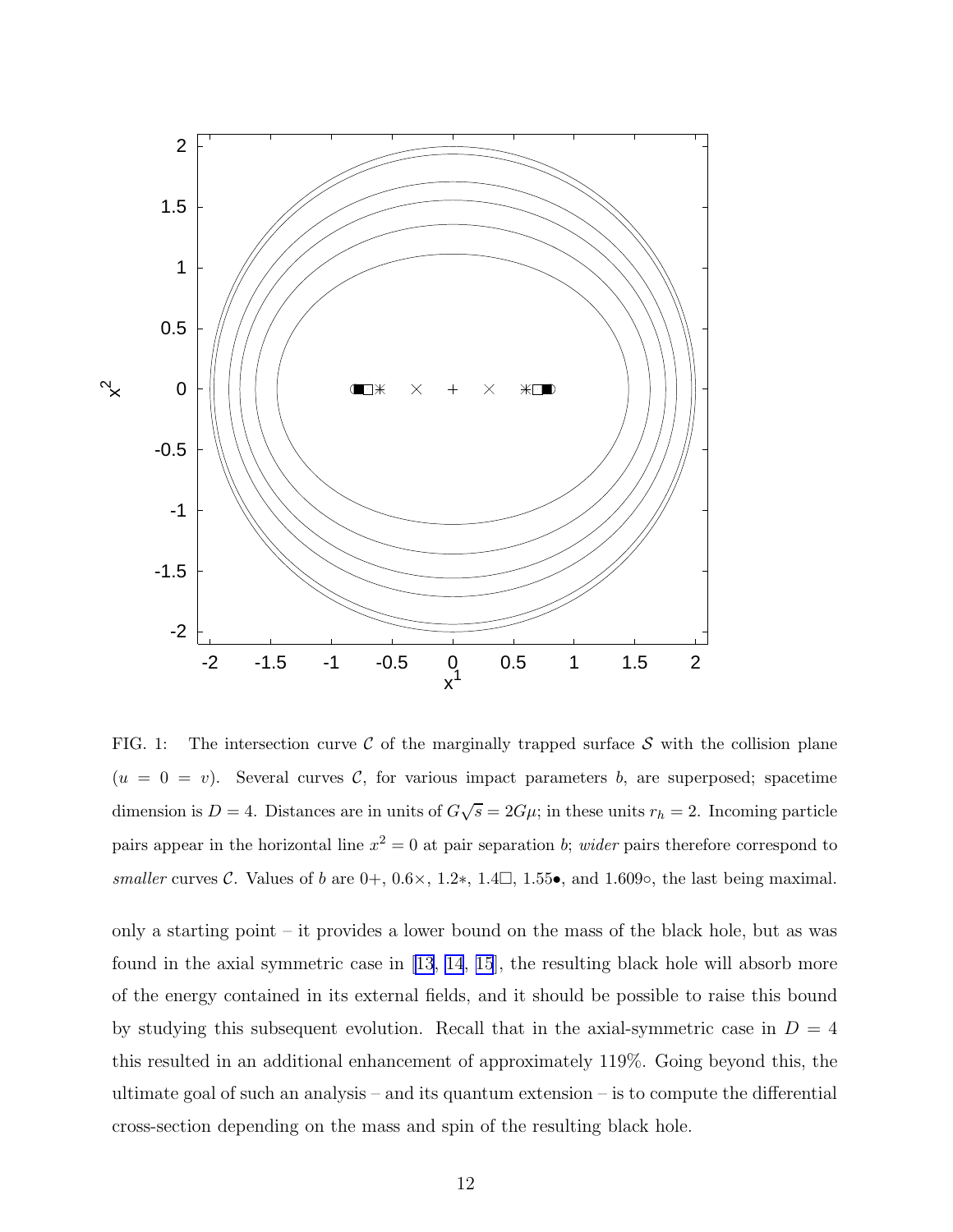| D                | $A_{\rm trap}/A_{\rm Sch}$ | $M_{BH}/\sqrt{s}$ | $1-M_{BH}/\sqrt{s}$ |
|------------------|----------------------------|-------------------|---------------------|
| $\overline{4}$   | 0.50000                    | 0.70711           | 0.29289             |
| $\overline{5}$   | 0.54270                    | 0.66533           | 0.33467             |
| $\,6\,$          | 0.55032                    | 0.63894           | 0.36106             |
| 7                | 0.55080                    | 0.62057           | 0.37943             |
| 8                | 0.54928                    | 0.60696           | 0.39304             |
| $\boldsymbol{9}$ | 0.54720                    | 0.59642           | 0.40358             |
| 10               | 0.54502                    | 0.58798           | 0.41202             |
| 11               | 0.54293                    | 0.58105           | 0.41895             |

<span id="page-12-0"></span>TABLE I: Lower limit on  $M_{BH}$  in head-on collisions  $b = 0$ , for various dimensions D. Here  $A_{\text{Sch}}$  is the  $(D - 2$ -dimensional) horizon area of a Schwarzschild black hole of mass  $\sqrt{s}$ ,

|  |  |  | while $A_{trap}$ is the area of the Penrose marginally trapped surface. |  |  |  |
|--|--|--|-------------------------------------------------------------------------|--|--|--|
|--|--|--|-------------------------------------------------------------------------|--|--|--|

One might also wonder if a black hole is produced in the high energy collision of a particle with a purely gravitational shock wave, in any dimension  $D \geq 4$ . The present analysis suggests that the answer is "no". If we attempt to replace  $\Phi_2(\mathbf{x})$  by a source-free solution of Laplace's equation, to model a purely gravitational shock wave, then Eqs.([19,20\)](#page-5-0) have no solution at all, by the maximum principle for elliptic equations. Therefore no apparent horizon exists in the incoming wavefront surface. Similarly, the collision of two purely gravitational shock waves [\[24](#page-16-0)] seems not to produce a black hole. Moreover, in the collision of two particles at  $b > 0$ , as studied here, one might wonder if additional, smaller marginally trapped surfaces might appear, enclosing one particle but not the other; a similar argument shows not. We have not considered trapped surfaces that might exist to the future of the incoming wave surface, however, so these arguments cannot conclusively rule out black holes.

It is also interesting to compare the estimate [\(49](#page-9-0)) to a heuristic argument presented in [\[21\]](#page-15-0). Anchordoqui et. al. argue that one may improve estimates of the cross-section by taking into account angular momentum dependence of the Schwarzschild radius. Specifically, for CM energy  $\sqrt{s}$  and impact parameter b, the angular momentum is  $J = b\sqrt{s}/2$ . One expects that the maximum impact parameter occurs near a value of  $b$  that equals the corresponding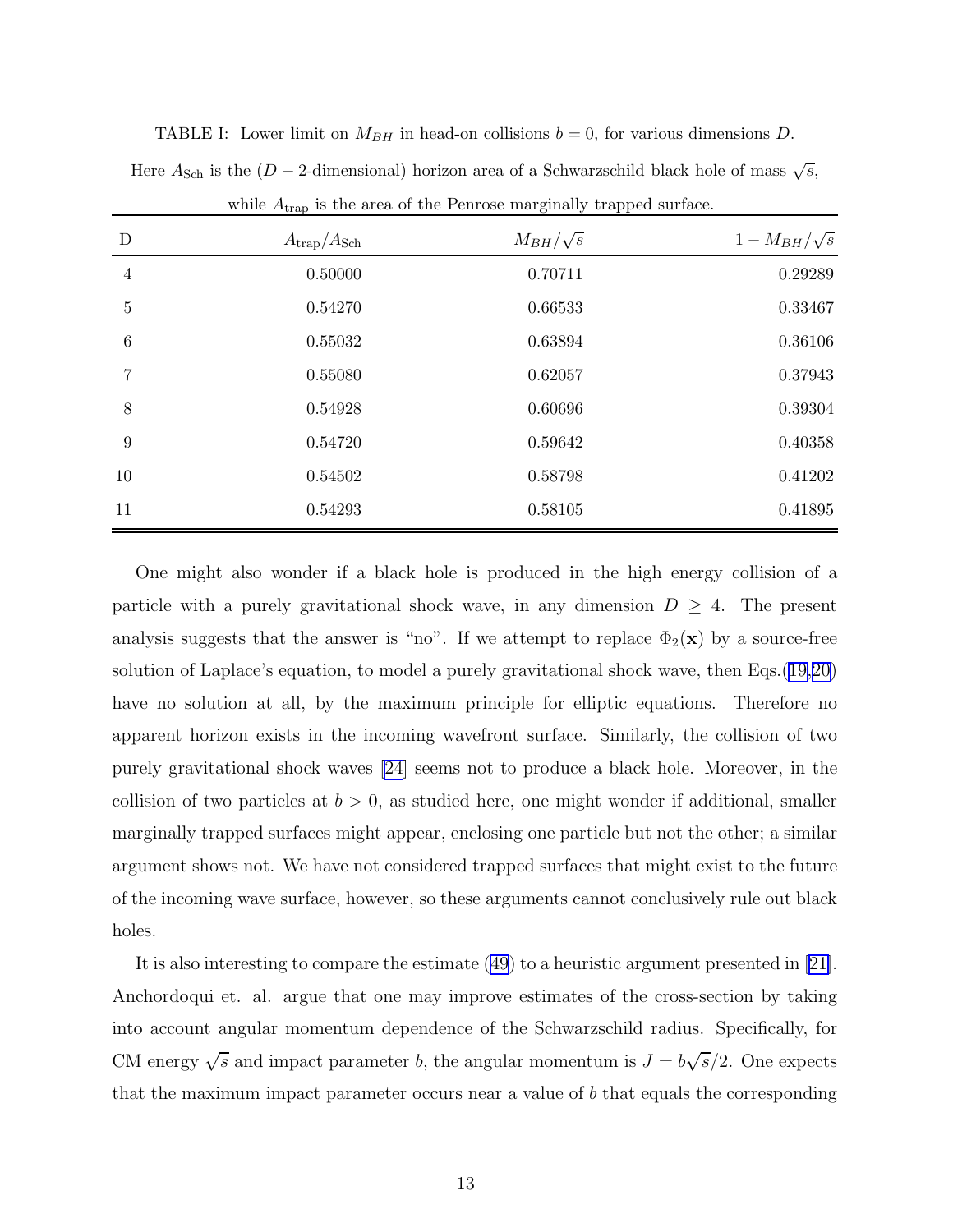angular-momentum dependent radius  $r_h$ . This is given by [\[25\]](#page-16-0)

$$
r_h^{D-5} \left( r_h^2 + \frac{(D-2)^2 J^2}{4M^2} \right) = \frac{16\pi GM}{(D-2)\Omega_{D-2}} \quad \stackrel{J \to 0}{\longrightarrow} \quad r_h^{D-3} = \frac{16\pi GM}{(D-2)\Omega_{D-2}} \,. \tag{51}
$$

If we set  $b = r_h$  in the former expression, that gives

$$
r_h^{D-3} = \frac{16\pi GM}{(D-2)\Omega_{D-2}} \left[ 1 + \frac{(D-2)^2}{16} \right]^{-1} . \tag{52}
$$

This leads to a cross-section estimate

$$
\sigma \approx \pi r_h^2 = \left[1 + \frac{(D-2)^2}{16}\right]^{-\frac{2}{D-3}} \pi r_{h,\text{spherical}}^2 . \tag{53}
$$

In $D=4$ , this gives a relative correction factor of 64%, closely matching the factor in ([49\)](#page-9-0). The correspondence of these results suggests that this estimation technique may indeed be approximately correct in higher dimensions.

A final point concerns the validity of the semiclassical approximation. We expect that the semiclassical approximation for black hole formation should be justified if a horizon forms at small curvature.<sup>3</sup> Of course the surface  $S$  that we have constructed lies in the plane of the shocks, and thus is in a sense close to a region of large curvature; understanding the importance of this would require regulating the solution taking into account finite size/mass effects. However, we believe that this is not necessary, as it is possible to find a trapped surface outside of the planes of the incoming shocks. First, in the case  $b = 0$ , consider Penrose's flat disk S of radius  $\bar{\rho} = \rho_c$  in the incoming null wavefront surface  $\bar{u} = 0$ . Construct the null plane N emanating from S in the opposite direction  $v = -\text{const}$ ; N has zero convergence because it is a null plane. Deform  $S$  into the future along  $N$ , while leaving it fixed in some neighborhood of its boundary  $\mathcal{C}$ . This deformed  $D-2$ -surface  $\mathcal{S}'$  will still have zero convergence along the v-direction everywhere, and thus will be an apparent horizon, now with weak spacetime curvature on it. (In fact,  $\mathcal{S}'$  has exactly the same area as  $\mathcal{S}$ , and so gives exactly the same bound on black-hole mass.)

Second, in the case  $b > 0$ , we can proceed similary. We can still construct a null surface  $\mathcal N$  emanating to the future from our original marginally trapped surface  $\mathcal S$ , generated by null geodesics normal to S. However,  $\mathcal N$  will not be a flat null plane, because the null normals to

<sup>&</sup>lt;sup>3</sup> In the context of string theory, the Schwarzschild radius must also be larger than the string length  $\sqrt{\alpha'}$ [\[26](#page-16-0), [27](#page-16-0)].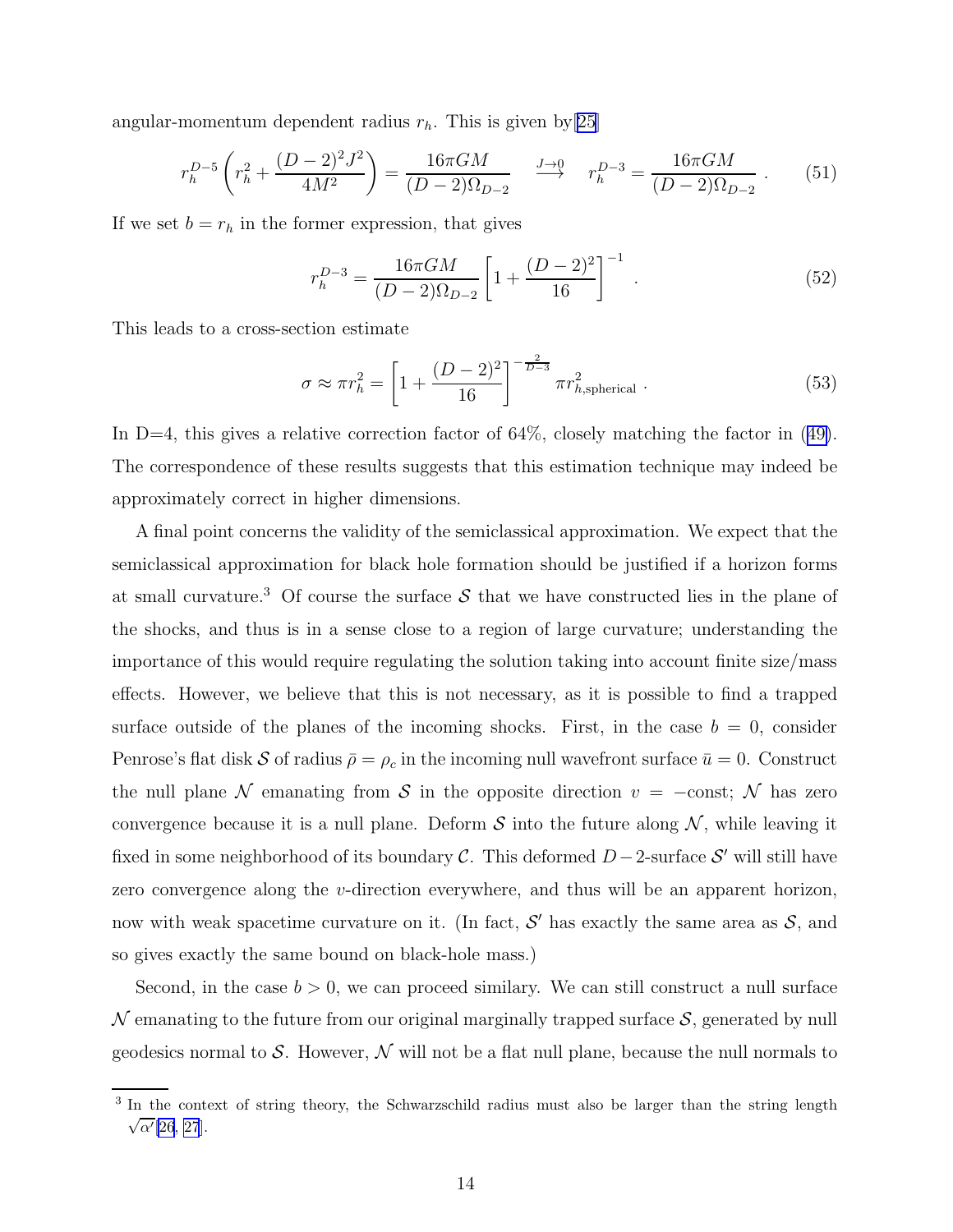S have nonzero shear. We can still deform S some distance to the future along  $\mathcal N$  to create a new  $D-2$ -surface  $\mathcal{S}'$  but the convergence of the null normals of  $\mathcal{S}'$  will go positive, due to the shear (we cannot go too far or we will run into a caustic, i.e. the convergence will go to  $+\infty$ ). Thus S' will actually be a trapped surface, not a marginally trapped surface. This would mean that a marginally trapped surface must lie somewhere outside of it. In any case  $\mathcal{S}'$  has weak spacetime curvature everywhere on it, and implies the existence of a black hole.

### V. CONCLUSIONS

The existence of a closed trapped surface in the collsion geometry of two ultra-relativistic particles clearly demonstrates classical black hole formation. The argument that these surfaces are present in the weak curvature region further suggests that this process can be consistently treated in a semiclassical analysis, and should help lay the foundation for a more rigorous justification of such an analysis. Furthermore, we have found improved estimates on the production cross-section for black holes. While these estimates are not enormously differentfrom the more naïve estimates of  $[7, 8]$  $[7, 8]$  $[7, 8]$ , it is important to know their size in improving discussion of the sensitivity of cosmic ray observations to black hole production. Future directions include more complete analysis of the higher-dimensional classical problem, which may require numerical work. The present classical analysis should serve as a starting point for a more complete investigation of the semiclassical approximation to black hole formation.

After completing this work we were kindly informed by R. Penrose that he had found related unpublished results on the existence of a maximal impact parameter in  $D = 4$ , many years ago.

#### Acknowledgments

Conversations with P. D'Eath, J. Hartle, G. Horowitz, S. Hughes, L. Lindblom, R. Penrose, J. Polchinski, M. Scheel, A. Shapere, K. Thorne, and S. Zelditch are gratefully acknowledged. This research was supported in part by the National Science Foundation under Grant No. PHY99-07949 (DME) and by the DOE under contract DE-FG-03-91ER40618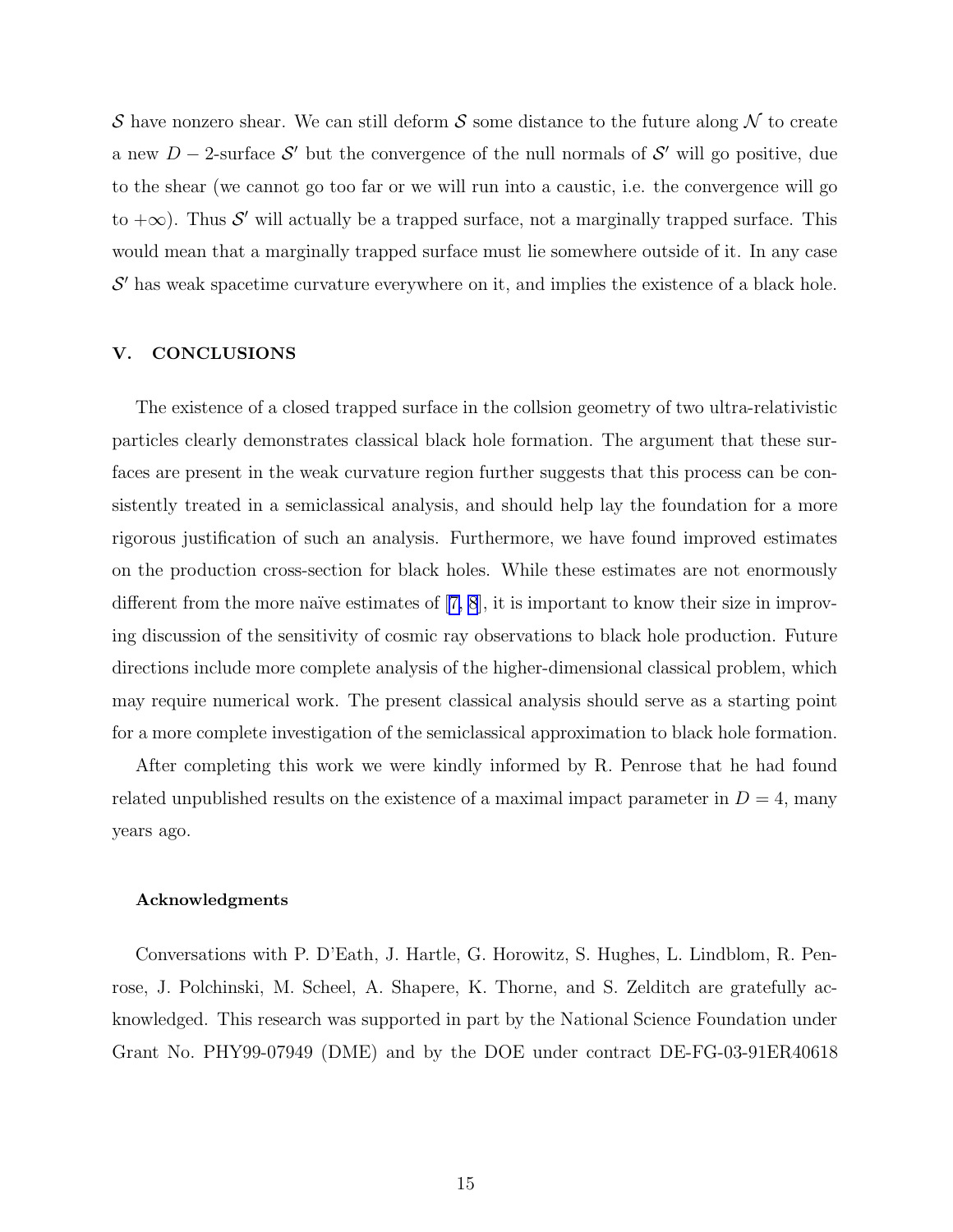<span id="page-15-0"></span>(SBG).

- [1] N. Arkani-Hamed, S. Dimopoulos and G. R. Dvali, "The hierarchy problem and new dimensions at a millimeter," Phys. Lett. B 429, 263 (1998) [\[arXiv:hep-ph/9803315](http://arxiv.org/abs/hep-ph/9803315)].
- [2] I. Antoniadis, N. Arkani-Hamed, S. Dimopoulos and G. R. Dvali, "New dimensions at a millimeter to a Fermi and superstrings at a TeV," Phys. Lett. B 436, 257 (1998)[[arXiv:hep](http://arxiv.org/abs/hep-ph/9804398)[ph/9804398](http://arxiv.org/abs/hep-ph/9804398)].
- [3] L. Randall and R. Sundrum, "A large mass hierarchy from a small extra dimension," Phys. Rev. Lett. 83, 3370 (1999)[[arXiv:hep-ph/9905221](http://arxiv.org/abs/hep-ph/9905221)].
- [4] S. B. Giddings, S. Kachru and J. Polchinski, "Hierarchies from fluxes in string compactifications," [arXiv:hep-th/0105097](http://arxiv.org/abs/hep-th/0105097).
- [5] K. S. Thorne, "Nonspherical Gravitational Collapse: A Short Review," In \*J R Klauder, Magic Without Magic\*, San Francisco 1972, 231-258.
- [6] T. Banks and W. Fischler, "A model for high energy scattering in quantum gravity," [arXiv:hep-th/9906038.](http://arxiv.org/abs/hep-th/9906038)
- [7] S. B. Giddings and S. Thomas, "High energy colliders as black hole factories: The end of short distance physics," [arXiv:hep-ph/0106219](http://arxiv.org/abs/hep-ph/0106219), to appear in Phys. Rev. D.
- [8] S. Dimopoulos and G. Landsberg, "Black holes at the LHC," Phys. Rev. Lett. 87, 161602 (2001)[[arXiv:hep-ph/0106295\]](http://arxiv.org/abs/hep-ph/0106295).
- [9] S. B. Giddings, "Black hole production in TeV-scale gravity, and the future of high energy physics," in Proc. of the APS/DPF/DPB Summer Study on the Future of Particle Physics (Snowmass 2001) ed. R. Davidson and C. Quigg, [arXiv:hep-ph/0110127.](http://arxiv.org/abs/hep-ph/0110127)
- [10] M. B. Voloshin, "Semiclassical suppression of black hole production in particle collisions," Phys. Lett. B 518, 137 (2001)[[arXiv:hep-ph/0107119](http://arxiv.org/abs/hep-ph/0107119)].
- [11] M. B. Voloshin, "More remarks on suppression of large black hole production in particle collisions," [arXiv:hep-ph/0111099](http://arxiv.org/abs/hep-ph/0111099).
- [12] R.Penrose unpublished (1974).
- [13] P. D. D'Eath and P. N. Payne, "Gravitational Radiation In High Speed Black Hole Collisions. 1. Perturbation Treatment Of The Axisymmetric Speed Of Light Collision," Phys. Rev. D 46, 658 (1992).
- [14] P. D. D'Eath and P. N. Payne, "Gravitational Radiation In High Speed Black Hole Collisions. 2. Reduction To Two Independent Variables And Calculation Of The Second Order News Function," Phys. Rev. D 46, 675 (1992).
- [15] P. D. D'Eath and P. N. Payne, "Gravitational Radiation In High Speed Black Hole Collisions. 3. Results And Conclusions," Phys. Rev. D 46, 694 (1992).
- [16] P.D. D'Eath, Black Holes: Gravitational Interactions, Oxford Science Publications (1996).
- [17] J. L. Feng and A. D. Shapere, "Black hole production by cosmic rays," [arXiv:hep-ph/0109106.](http://arxiv.org/abs/hep-ph/0109106)
- [18] L. Anchordoqui and H. Goldberg, "Experimental signature for black hole production in neutrino air showers," [arXiv:hep-ph/0109242](http://arxiv.org/abs/hep-ph/0109242).
- [19] R. Emparan, M. Masip and R. Rattazzi, "Cosmic rays as probes of large extra dimensions and TeV gravity," [arXiv:hep-ph/0109287](http://arxiv.org/abs/hep-ph/0109287).
- [20] A. Ringwald and H. Tu, "Collider versus cosmic ray sensitivity to black hole production," Phys. Lett. B 525, 135 (2002)[[arXiv:hep-ph/0111042](http://arxiv.org/abs/hep-ph/0111042)].
- [21] L. A. Anchordoqui, J. L. Feng, H. Goldberg and A. D. Shapere, "Black holes from cosmic rays: Probes of extra dimensions and new limits on TeV-scale gravity," [arXiv:hep-ph/0112247.](http://arxiv.org/abs/hep-ph/0112247)